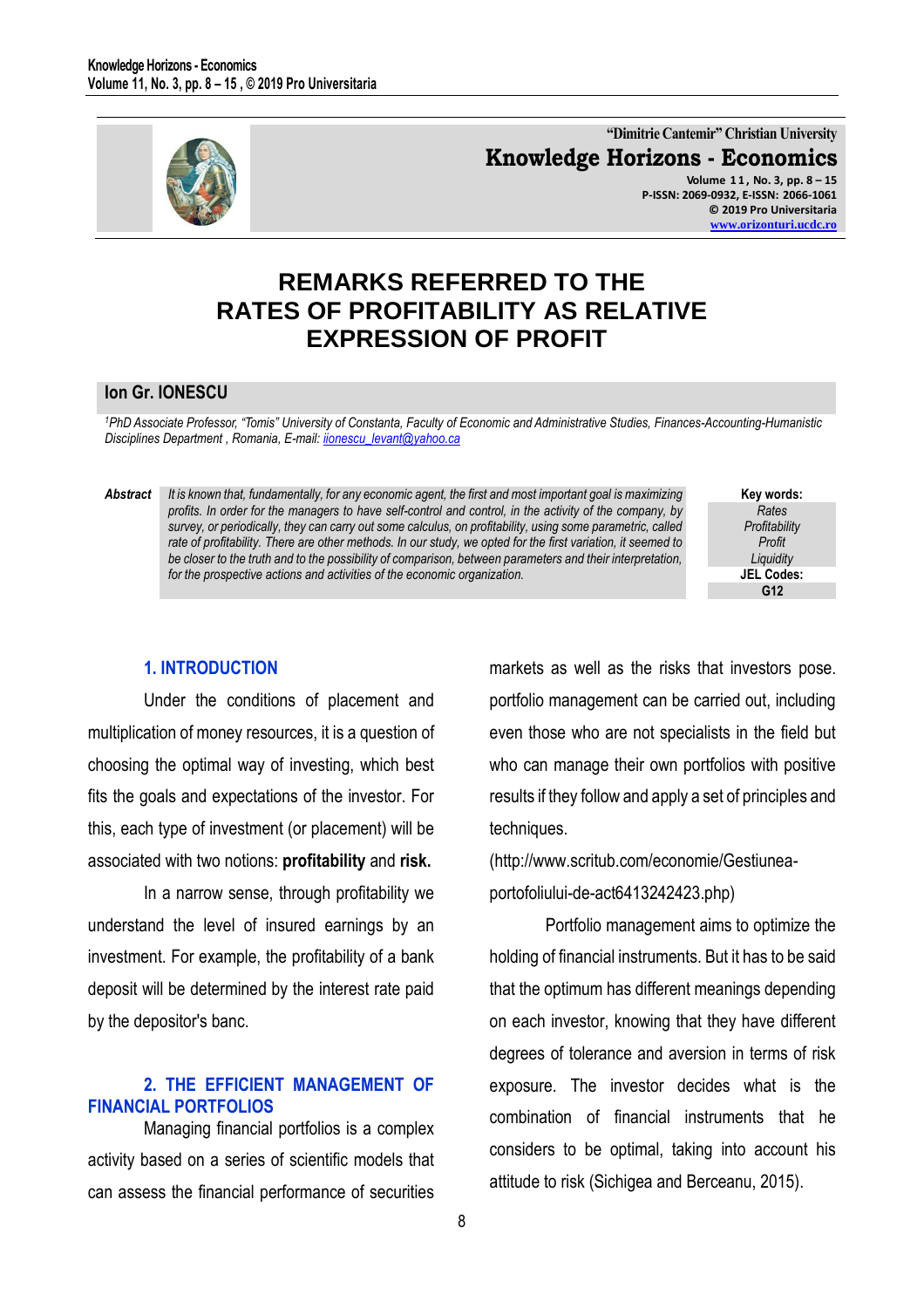Portfolio investment All companies holding financial portfolios have the opportunity to make investments to increase profitability, depending on the pecfic and the object of activity.

(http://www.referatele.com/referate/economie/onlin e10/Economiile-si-investitiile-referatele-com.php)

Most of the economic agents act on the money market less on the capital market, because on this market there are transactions with maturity trading securities, up to one year (bill of exchange, promissory note, warrant, check), as well and interbank settlement of deposits (spot or forward deposits). And on this market, the operations are carried out through institutions or specialized persons (banks, brokers, dealers) and are aimed at financing the economic activity that is connected with the credits and with the circulation of the cash, in the short term, for the saving they make payments.

Having such complex activities in their portfolios, it is advisable that each firm performs auditing, an operation that ought not to omit the calculation of profitability rates as a relative expression of profit.

### **3. PROFITABILITY AND ECONOMIC EFFICIENCY**

"Profitability is a synthetic form of expression of economic efficiency that reflects a company's ability to make profit. Under market economy conditions" [Bordeianu, http://www.rasfoiesc.com/business/economie/Anali za-diagnostic-pe-baza-rat32.php] profit is the core objective of any enterprise. Increasing it and,

implicitly, profitability, is an objective necessity, vital to the very existence of the enterprise. Enterprises that turn out to be unprofitable are bankrupt. Profitability thus appears as a decisive tool in the market economy mechanism, in guiding production in relation to consumer requirements (productive or individual). Profitability implies obtaining some revenue, after selling and collecting the manufactured output, higher than the expenses incurred by its realization.

The most common way of expressing Profitability is percentage expression, as it provides a comparable picture of the profitability of different investment instruments. There are several ways to calculate the return on a placement, but for simplicity, the following calculation formula will be taken:

**Profitability** (%) = (final amount - Initial amount invested) / Initial amount invested x 100

For example, it is considered that the deposit with the bank, amounting to 500,000 lei, for a period of 6 months, with an interest for this period, 75,000 lei. The Profitability of the bank deposit for the six months will be at the level of 15% of the initial amount (corresponding to a 30% annual interest rate)

We can calculate the return on equity investment. For example, we buy 500 ABC shares at a rate of 1,000 lei / share on 1 January and we sell them on July 1 of the same year when their rate became 1.500 lei / share. In this case, the initial amount invested will be 500 shares x 1000 lei share  $= 500,000$  lei, the final amount will be 500 shares x 1,500 lei / share = 750,000 lei, and the return on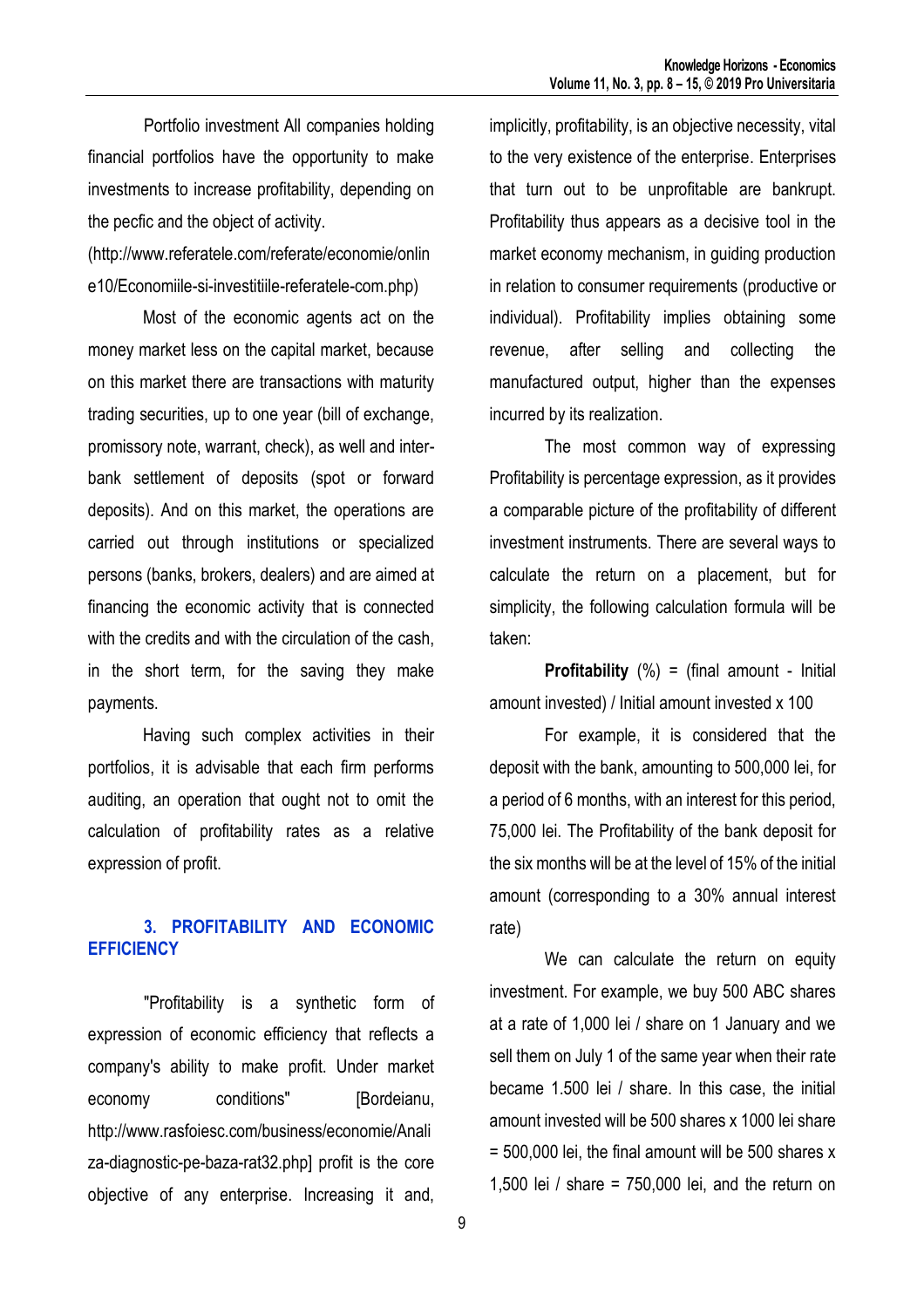investment will be: Profitability  $(\%)$  = (Final amount - Initial amount) / Initial amount  $x$  100 = (750,000 -500,000) / 500,000 x 100 = 50%.

Now we have an indicator to ensure the comparability of the two proposed investment options - bank deposit and equity investment.

The example of investing in ABC shares is resumed: it has been assumed that after the six months, the share price has grown by 50%. Equally well, this rate may have slower growth, or even a decline, resulting in a negative return, or a loss for the investor.

This brings us to the notion of **risk**. Risk is the probability of obtaining a certain return. "There is no universal risk-calculation formula, as there are countless factors that can affect the performance of a certain investment: in the case of bank deposit there is the (lower) bank bankruptcy risk, while in the case of equity investment there is the risk (high) that shares fall due to poor results of ABC". (http://www.revistadestatistica.ro/supliment/wpcont ent/uploads/2018/01/A04 RO rrss 01 2018.pdf)

There is a direct proportional link between the risk and the return on investment. Thus, the lower the risk, the lower the return on investment; the higher the risks, the higher the profitability that can be provided by an investment.

The bottom line is that "the type of investment that ensures an optimal ratio between profitability and risk should be pursued, adjusted according to expectations, possibilities, and last but not least, the risk aversion of each investor" [Dinu, 2002)

Another notion to use is **liquidity** that is the ability of an asset to be converted into money. Thus, it can be said that the investment in stock exchanges is less liquid (the shares turn harder in money by selling them to the stock exchange, with the possibility that no [\(https://www.bnr.ro/Monitorizarea-in-domeniul](https://www.bnr.ro/Monitorizarea-in-domeniul-platilor--3105.aspx)[platilor--3105.aspx\)](https://www.bnr.ro/Monitorizarea-in-domeniul-platilor--3105.aspx) interested buyer can be found) than a bank deposit (which can be turned into money more easily, and can be withdrawn anytime from the bank).

### **4. RATES OF PROFITABILITY**

The Profitability is a "(synthetic) indicator of capital importance, general and financial management of the firm, being the expression (all synthesis) of results of any kind, obtained by the firm" (Bogdan, 2002).

Profitability is expressed using rates, and the rate of return is the relative expression of profit, in percent (%).

This expression provides information in addition to the mass of the profit and especially for the comparison of time and space and programs.

Rate of return

(www.rasfoiesc.com/business/economie/Ratarentabilitate75.php).

Rate of return is a relative (synthetic) size that reflects the ratio between an economic result and the economic means employed to obtain it. It expresses the efficiency of the company's business activity, ensuring the link between profit and net turnover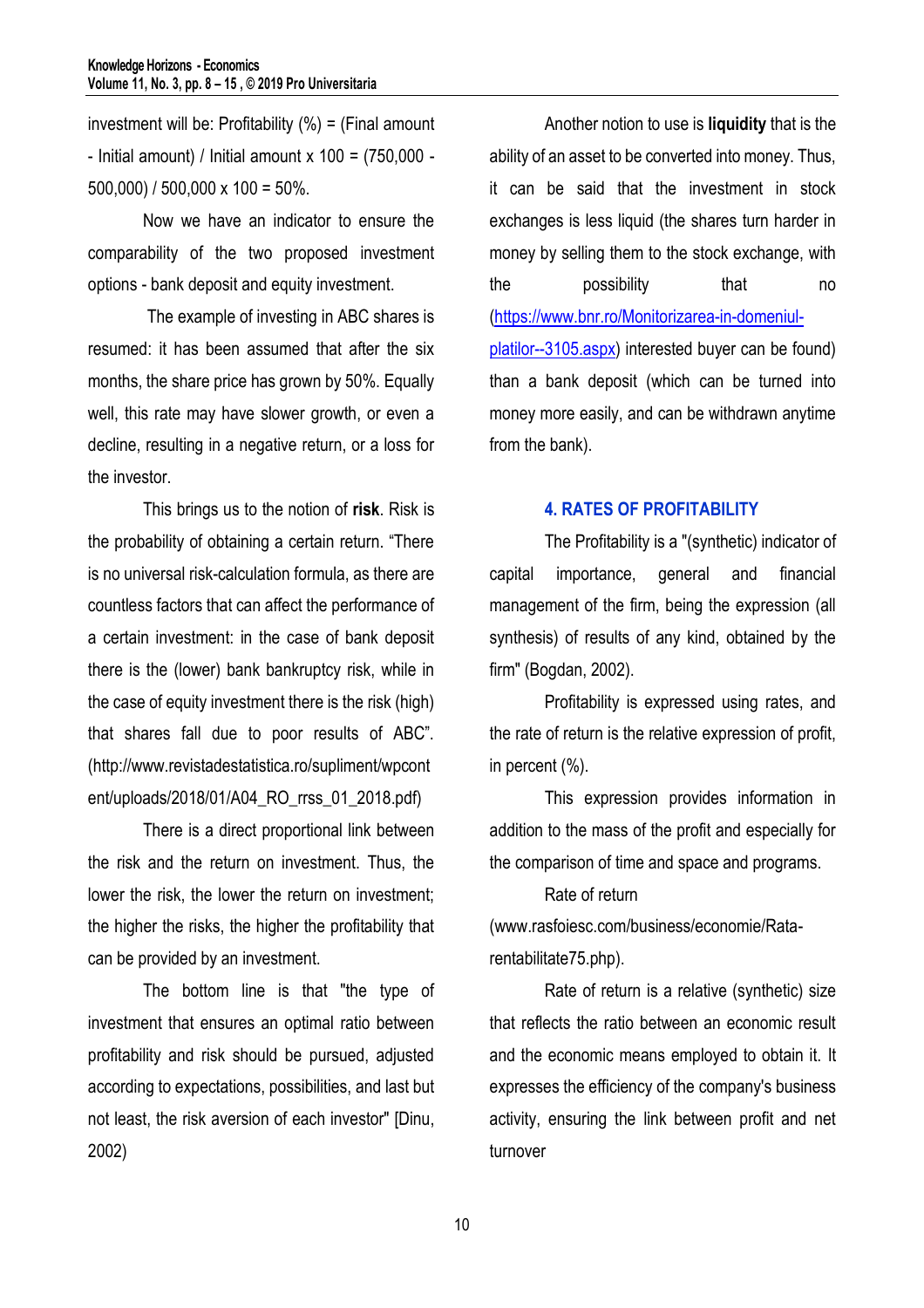At the same time, it shows, on the one hand, the capacity of an economic unit to make a profit, and on the other hand, the extent to which both own and permanent capital bring profit (Troacă, 2002).

The rate of profitability reflects the quality of the company's evolution and is influenced by all the factors that act within the firm (Bordeianu, http://www.rasfoiesc.com/business/economie/Anali za-diagnostic-pe-baza-rat32.php).

"The management of the company, the shareholders, the creditors, the investors are interested in knowing the level and evolution of the enterprise's profitability indicators" (Ion-Bocanete, 2016).

The rate of profitability, as a performance indicator, may have several forms of expression, depending on how a result or results indicator is reported (profit, EBE or other [\(www.rasfoiesc.com/business/economie/Rata](http://www.rasfoiesc.com/business/economie/Rata-rentabilitatii75.php)[rentabilitatii75.php\)](http://www.rasfoiesc.com/business/economie/Rata-rentabilitatii75.php) partial profitability indicators) to a global activity indicator (turnover, operating income, value added) or to the advanced or consumed economic means to achieve that result (as effort indicators).

The most important rates of return are: - rate of economic profitability,

- the rate of financial return,
- rate of profitability of consumed resources,
- return on earnings.

*4.1. The rate of economic profitability* measures the total performance of a business, regardless of the way of financing and the tax system. This rate can be expressed in several

forms, depending on how the effort indicator is expressed. We meet as follows:

- the rate of economic return on assets, when the effort indicator is represented by total or operating assets;

- the rate of economic return of invested capital, when the effort indicator is the invested capital.

*a) The economic return on assets* is calculated as the ratio between the total result of the exercise or the total gross profit (Pb) and the total asset (At), consisting of fixed assets (Ai) and current assets (Ac):

# $Ra = \frac{Pb}{At} \cdot 100 = \frac{Pe + Pf + Pex}{Ai + Ac} \cdot 100.$

Its level is of interest primarily to the managers of the enterprise, who appreciate the efficiency with which the available assets are used. b) The rate of economic return on invested capital is determined as the ratio between the total result of the exercise or the operating result and the invested capital:

$$
Re = \frac{Pb|Pe}{Kmv} \cdot 100
$$

The level of this rate is primarily concerned with current and potential investors (shareholders and banks), which compares it with the profitability of other forms of placement (interest rates on bank deposits, gains from investing capital in other companies, etc.), but also managers, for whom a high level of this rate signifies an efficient management of the invested capital. In this respect, they compare the rate of economic return with the average cost of capital (RCI), and the following situations can be met: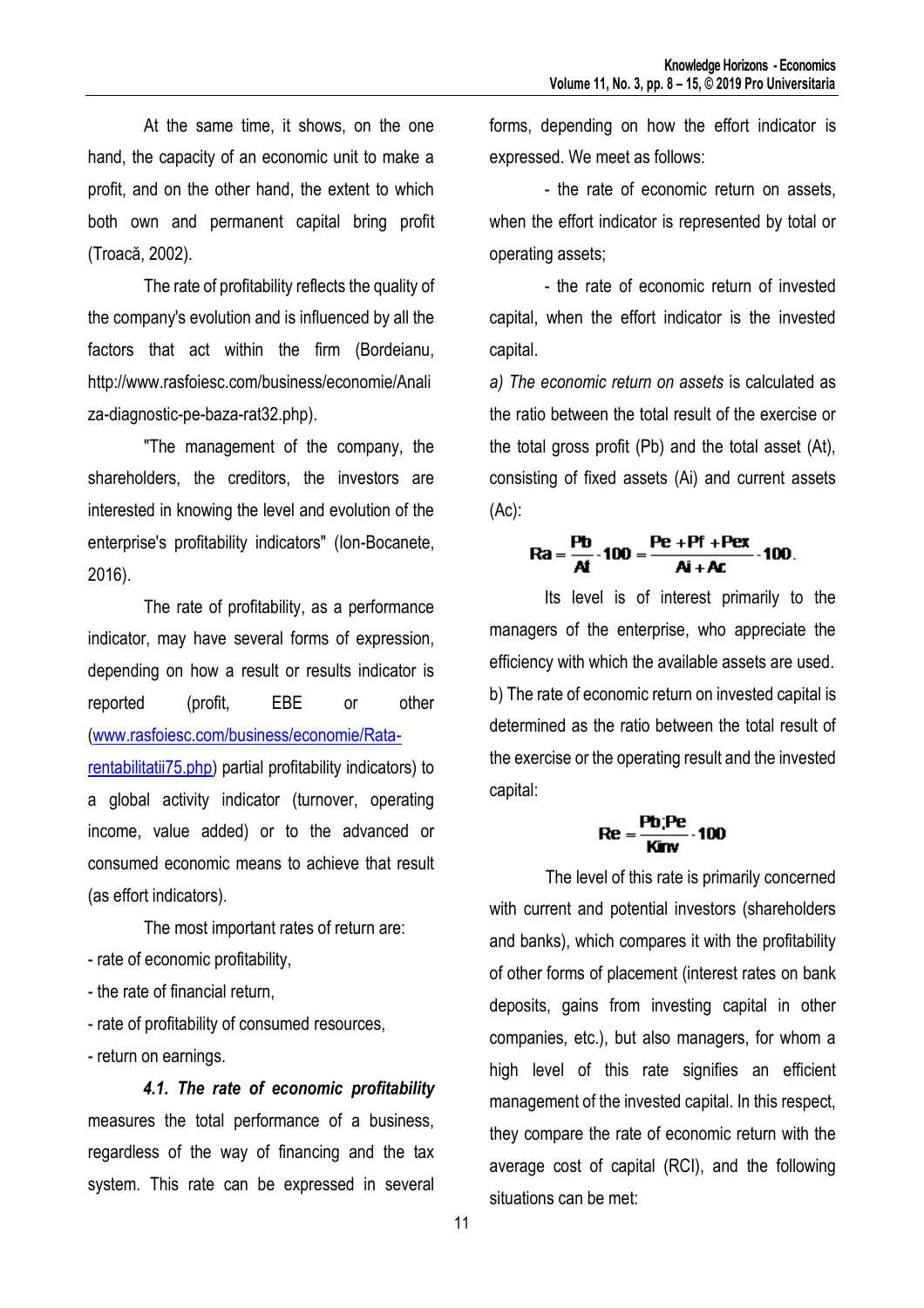- when Re > Rci, means that the developed activity produces an economic profit higher than the cost of capital, with a positive economic value added, which will increase the market value of the enterprise;

- when Re < Rci, it means that the profitability obtained can not cover the demands of the capital suppliers, there is a negative economic value added and a reduction of the own capital.

4.2. Financial profitability rate (Rf) Expresses the efficient use of the firm's equity. For this reason, the rate of financial profitability is of particular importance, first of all, for shareholders who appreciate, depending on their level, whether their investment is justified and whether they will continue to support the development of the firm by providing new capital or by giving up, for a limited period, to part of the dividends due.

The rate of financial profitability is essentially influenced by the existence of two factors:

- the use of the borrowed capital within the capital structure of the enterprise;

- the deductibility of interest expenses by introducing them into the enterprise's expenses (as financial expense) and the existence of the "tax shield" effect.

In addition, it is necessary that the rate of economic return is higher than the cost of the borrowed capital, otherwise the use of borrowed capital becomes inefficient.

The rate of financial return can be calculated by reporting net profit (Pn) to the size of equity, as follows:

$$
Rf = \frac{Pn}{Kpr} \times 100.
$$

From the relationship of this rate, it results that, in order to increase its level, it is necessary for the net profit to grow at a rate higher than the increase in equity.

4.3. Consumption Ratio Rates Rate (Rc) Expresses as a ratio between a certain economic result and the expenses incurred to obtain it. It shows interest for managers of the enterprise, which must ensure the efficient use of the available resources(www.rasfoiesc.com/business/economie/ Rentabilitatea-definitie-indic33.php). So we can calculate the following rates:

a) Expense Ratio of Operating Expenses (RCE):

$$
Rce = \frac{Pe}{Ce} \times 100
$$

in which: - the operating expenses;

b) Ratio of return on turnover (Rc), calculated as the ratio between the turnover of the enterprise (Pr) and the cost of the production sold:

$$
Rc=\frac{Pr}{C}\cdot 100
$$

Changing the rate of profitability of consumed resources is directly explained by changing the structure of the sold (s), product costs (c) and sales prices excluding VAT by product category (p). The level of this rate depends on the activity of the enterprise, being higher in the slowmoving companies of assets and lower in the fastroaming firms.

4.4. The rate of return on income (Rv) expresses the total profit of 100 lei revenue. Its level is determined by the relationship:

12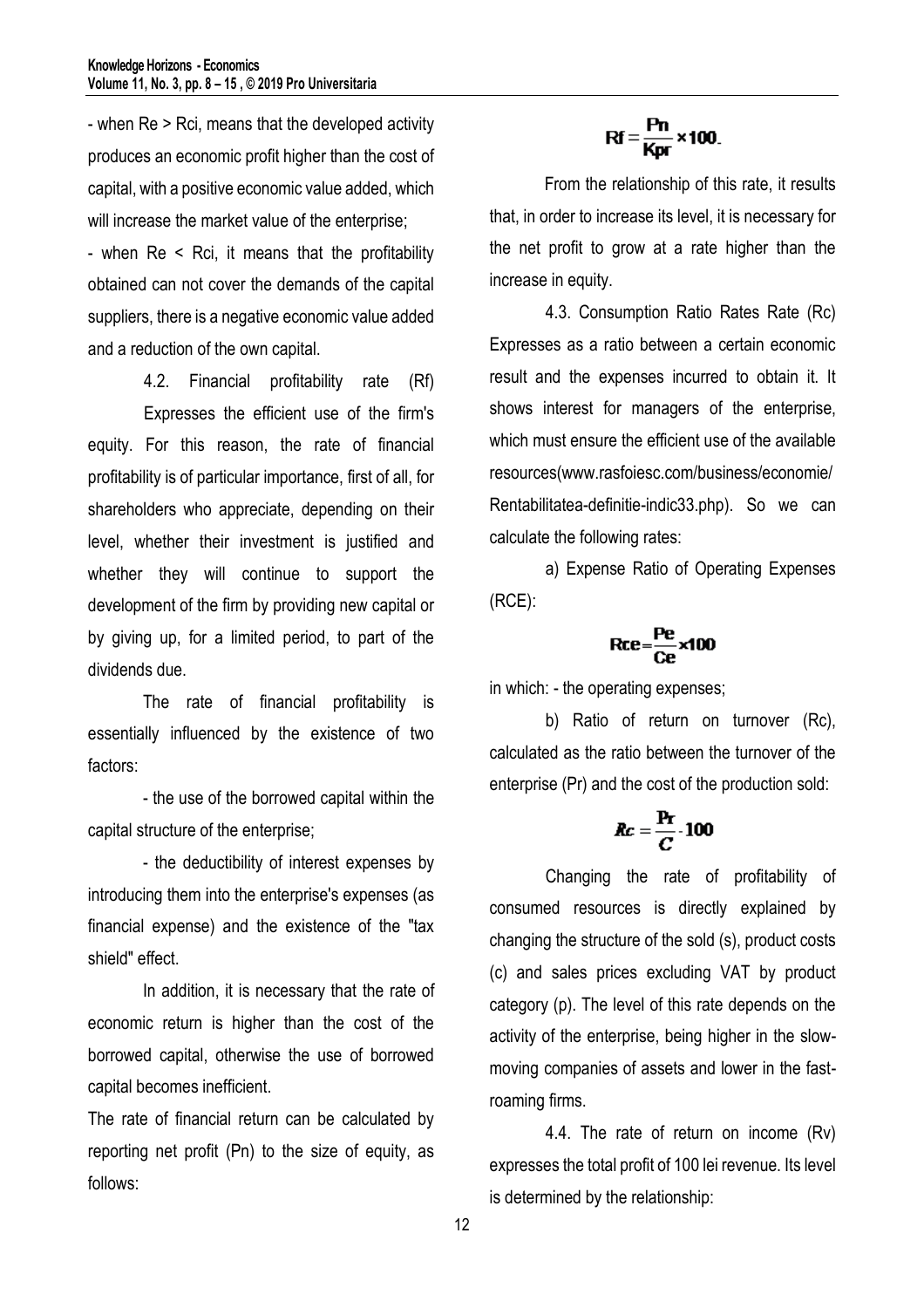## $Rv = \frac{Pt}{Vt} \cdot 100$

Through this model, we are looking at the correlation between profit dynamics and revenue dynamics.

Commercial Rates Rate (Rcom) is a variation of the rate of return on revenue, circumscribed to the operating activity, is the Commercial Rates Rate (RCO). This rate expresses the efficiency of the enterprise's business activity as a result of efforts to promote pricing policy adopted by the enterprise. If we refer strictly to the production and marketing activity, that is, to the turnover profit, because the operating result may contain the influence of other elements that are not directly related to the turnover, the rate of commercial profitability or sales can be expressed thus:

$$
Rv = \frac{Pt}{Vt} \cdot 100
$$

These models include the same factors of influence as the rate of return on consumed resources, in the same order of conditioning: production structure, production cost and sales price.

The level of this rate depends on the activity of the enterprise, being higher in the slow-moving companies of assets and lower in the fast-roaming firms.

### **COMPENSATORY RENTABILITIES**

Another aspect of the Profitability of investments is related to the period they are place. We assume that we will make a simple deposit of 1.000.000 lei at the bank, with a monthly interest of 3%, and we will withdraw every month the interest obtained. In this case, the annual return on the deposit will be  $3\%$  x 12 months =  $36\%$ . (interest only serves as an example; Table no. 1)

[\(www.referate.com/referate/economie/online10/Ec](http://www.referate.com/referate/economie/online10/Economiile-si-investitiile-referatele-com.php) [onomiile-si-investitiile-referatele-com.php\)](http://www.referate.com/referate/economie/online10/Economiile-si-investitiile-referatele-com.php)

| Initial amount | 1.000.000 lei                                    |
|----------------|--------------------------------------------------|
| Month I        | $1.000.000 + (3\% \times 1.000.000) = 1.030.000$ |
| Month II       | $1.030.000 + (3\% \times 1.030.000) = 1.060.900$ |
| Month III      | $1.060.900 + (3\% \times 1.060.900) = 1.092.727$ |
| an so on       | .                                                |

Table no. 1 Evolution of the amount in the savings account

Source - Gestiunea portofoliului de active [Asset Portfolio Management], in

### [www.scritub.com/economie/Gestiunea-portofoliului-de-act6413242423.php](http://www.scritub.com/economie/Gestiunea-portofoliului-de-act6413242423.php)

In fact, most announced bank interest rates are annual interest, even if they refer to shorter periods of time (this is the source of some confusion). Thus, when a commercial bank announces "We give a 35% interest on three-month

deposits", this means that the annual interest rate is 35%.

Obviously, the interest capitalization (presented above) ensures a higher return on the initial amount, for the 3 months, only 35% x interest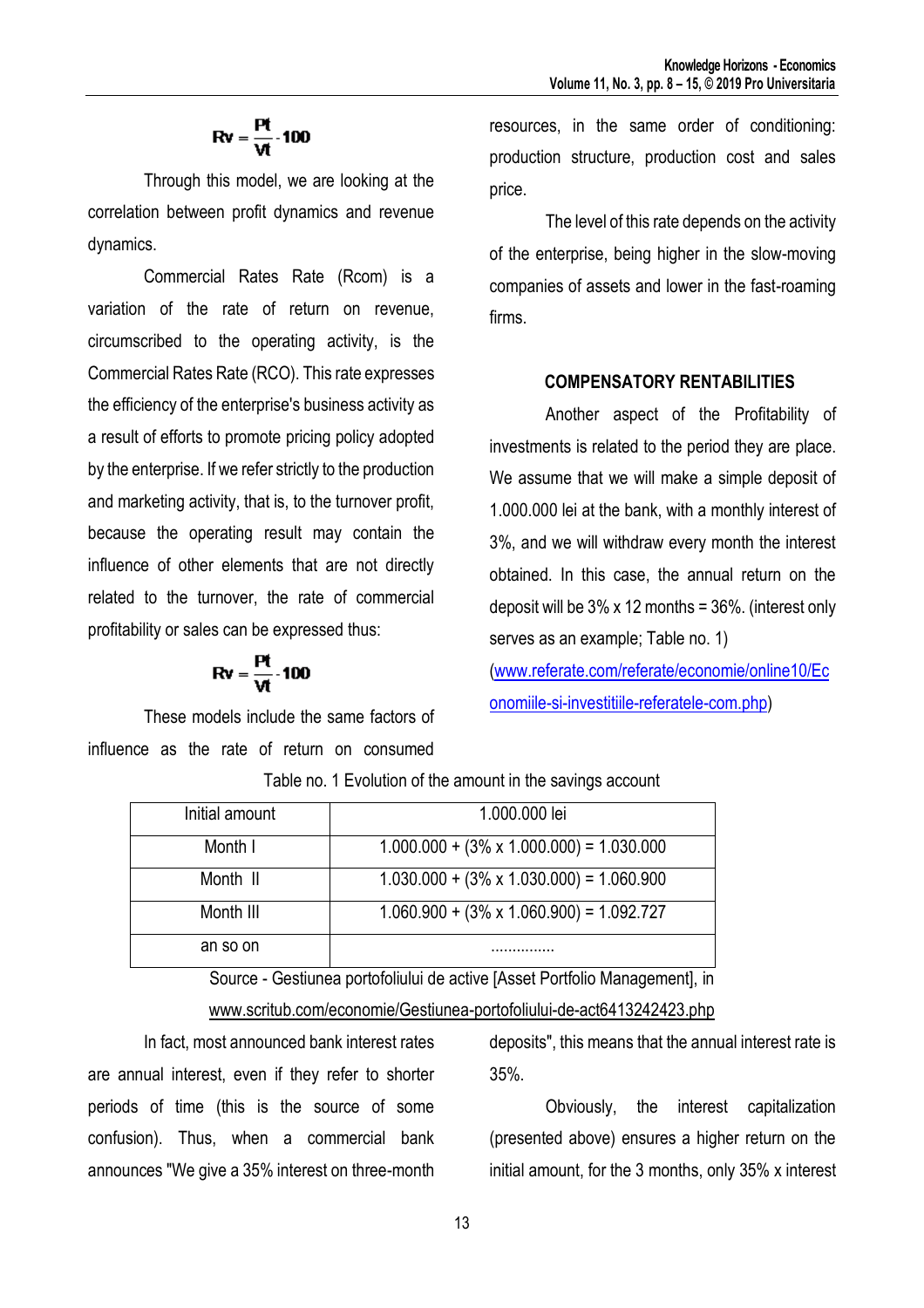$(3/12) = 8.75%$ .

The table illustrates the situation when the monthly interest rate of 3% is added to the existing amount. In this case, an interest capitalization is made (Table no. 1) compared to the situation in which the interest does not capitalize:

Table no. 2 - Cumulative inflation rate

| Initial amount | 1.000.000 lei                                    |
|----------------|--------------------------------------------------|
| Month I        | $1.000.000 + (3\% \times 1.000.000) = 1.030.000$ |
| Month II       | $1.030.000 + (3\% \times 1.000.000) = 1.060.000$ |
| Month III      | $1.060.000 + (3\% \times 1.000.000) = 1.090.000$ |
| and so on      |                                                  |

Source - Gestiunea portofoliului de active [Asset Portfolio Management], in

[www.scritub.com/economie/Gestiunea-portofoliului-de-act6413242423.php](http://www.scritub.com/economie/Gestiunea-portofoliului-de-act6413242423.php)

According to the same principle, a cumulative inflation rate is calculated on the basis of monthly inflation rates announced by the National Commission for Statistics (Table no. 2).

### **5. CONCLUSIONS**

Profitability is a synthetic form of expression of economic efficiency that reflects a company's ability to make profit. Under market economy conditions, profit is the primary objective of any enterprise. Increasing it and, implicitly, Profitability is an objective necessity, vital to the existence of the enterprise itself. Enterprises that turn out to be unprofitable are bankrupt. Profitability thus appears as a decisive tool in the market economy mechanism, in orienting production in relation to consumer requirements (productive or individual). Profitability implies obtaining some revenue, after selling and collecting the manufactured output, higher than the expenses incurred by its realization.

The most common way of expressing Profitability is percentage expression, as it provides a comparable picture of the profitability of different investment instruments. There are several ways of calculating Profitability.

### **REFERENCES**

- ◆ Bogdan, I., Tratat de management financiar banacar [Treasury of Financial Management], Editura Economică [Economic Publishing House], Bucharest, 2002.
- ◆ Bordeianu, Sebastian, Analiza diagnostic pe baza ratelor de rentabilitate [Diagnosis analysis based on profitability rates], in
- http://www.oeconomica.uab.ro/upload/lucrari/8 20062/8.pdf
- Dinu, E., Analiza economică și financiară a firmei [Economic and financial analysis of the firm], Editura ASE [ASE Publishing House], Bucharest, 2001.